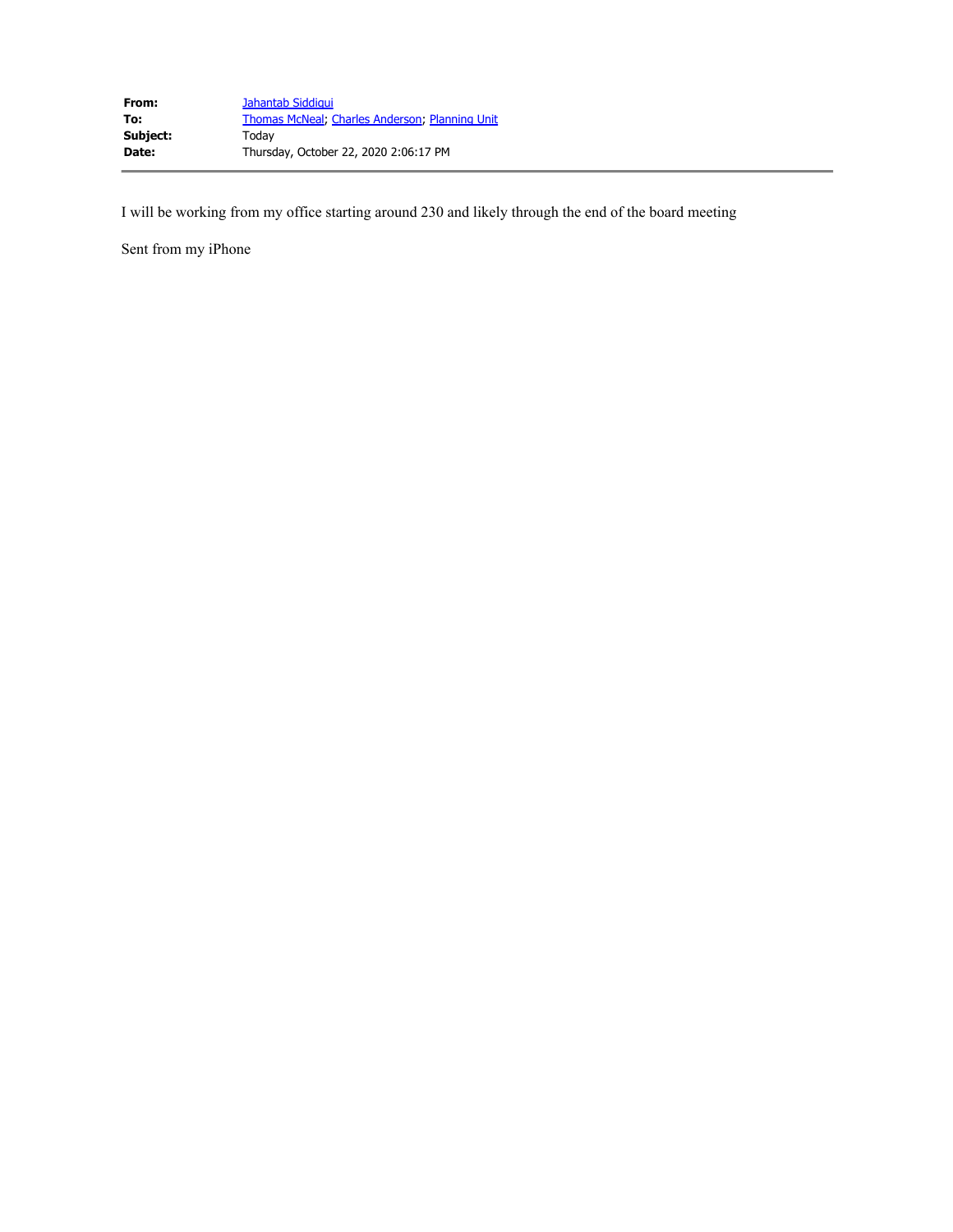I will visit CO this morning.

Sent from my iPhone

James LeMon Executive Director Community, Parent, and School Outreach Division of School Management and Instructional Leadership Howard County Public Schools 10910 Clarksville Pike Ellicott City, Md. 21042 410-313-6607

> On Sep 2, 2020, at 10:15 AM, James R. LeMon <James\_LeMon@hcpss.org> wrote:

 $\rm{>}$ 

> I will be at CO this morning at 10:30.

- > Thanks
- >

> Sent from my iPhone

- >
- > James LeMon

> Executive Director Community, Parent, and School Outreach

- > Division of School Management and Instructional Leadership
- > Howard County Public Schools
- > 10910 Clarksville Pike
- > Ellicott City, Md. 21042
- $> 410 313 6607$
- $>$
- >> On Aug 27, 2020, at 11:35 AM, James R. LeMon <James\_LeMon@hcpss.org> wrote:
- $>\gt$
- >> I plan on coming to CO to gather a few items.
- >>
- >> Sent from my iPhone

>>

- >> James LeMon
- >> Executive Director Community, Parent, and School Outreach
- >> Division of School Management and Instructional Leadership
- >> Howard County Public Schools
- >> 10910 Clarksville Pike
- >> Ellicott City, Md. 21042
- $>> 410 313 6607$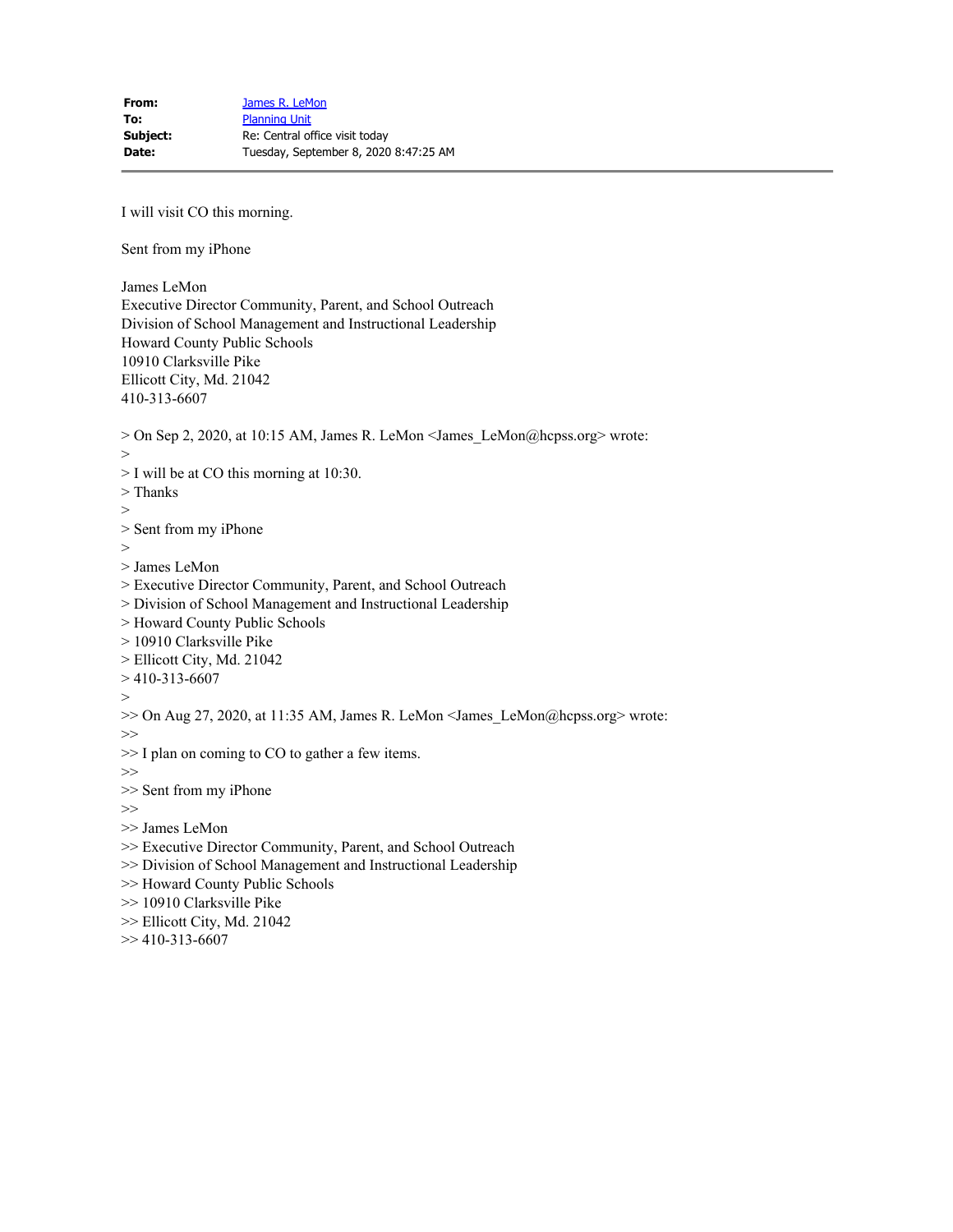Sorry I made a mistake on the date. Can I stop by around 11am today.

Please provide building access. Below are the details:

**Staff: Justin Benedict Building:** Central Office – lower level **Purpose:** Pick up a few items **Date: Monday** August 24 2020 **Time:** 10.30 to noon

**Note:** I does not have an alarm code nor keys **Optional:** I can enter the front door and use the east stairs to the lower level. The same stairs will be used to exit the building.

I understand that I need to wear masks and gloves.

Justin Benedict Executive Director Information Technology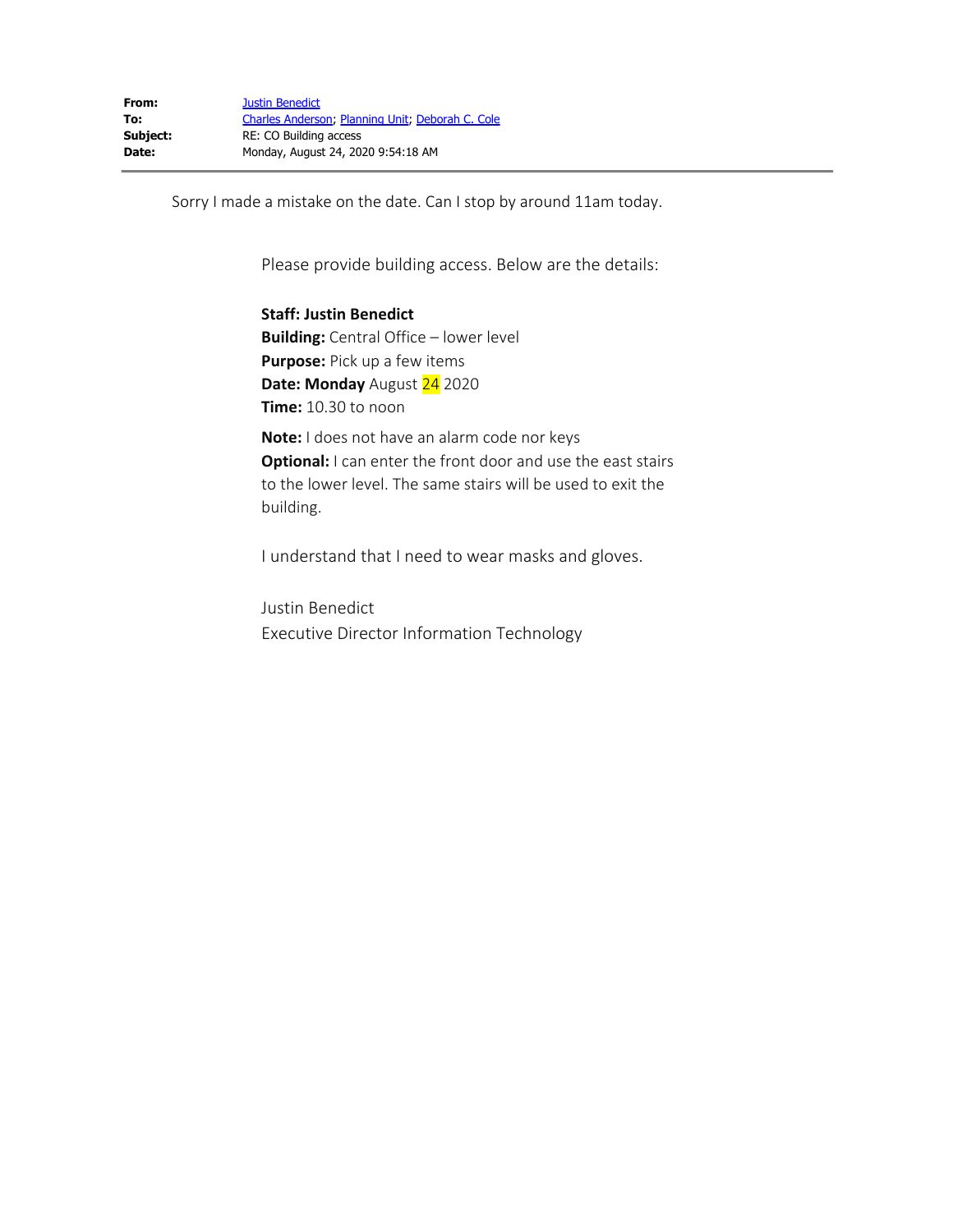I plan to work from my office in CO tomorrow between 10 and 3pm and also need to access the TV studio space to get something. Please let me know if that's ok and if I need to worry about alarms in either buildings.

Jahantab Siddiqui Chief Administrative Officer Howard County Public School System Office: 410-313-6680 Cell: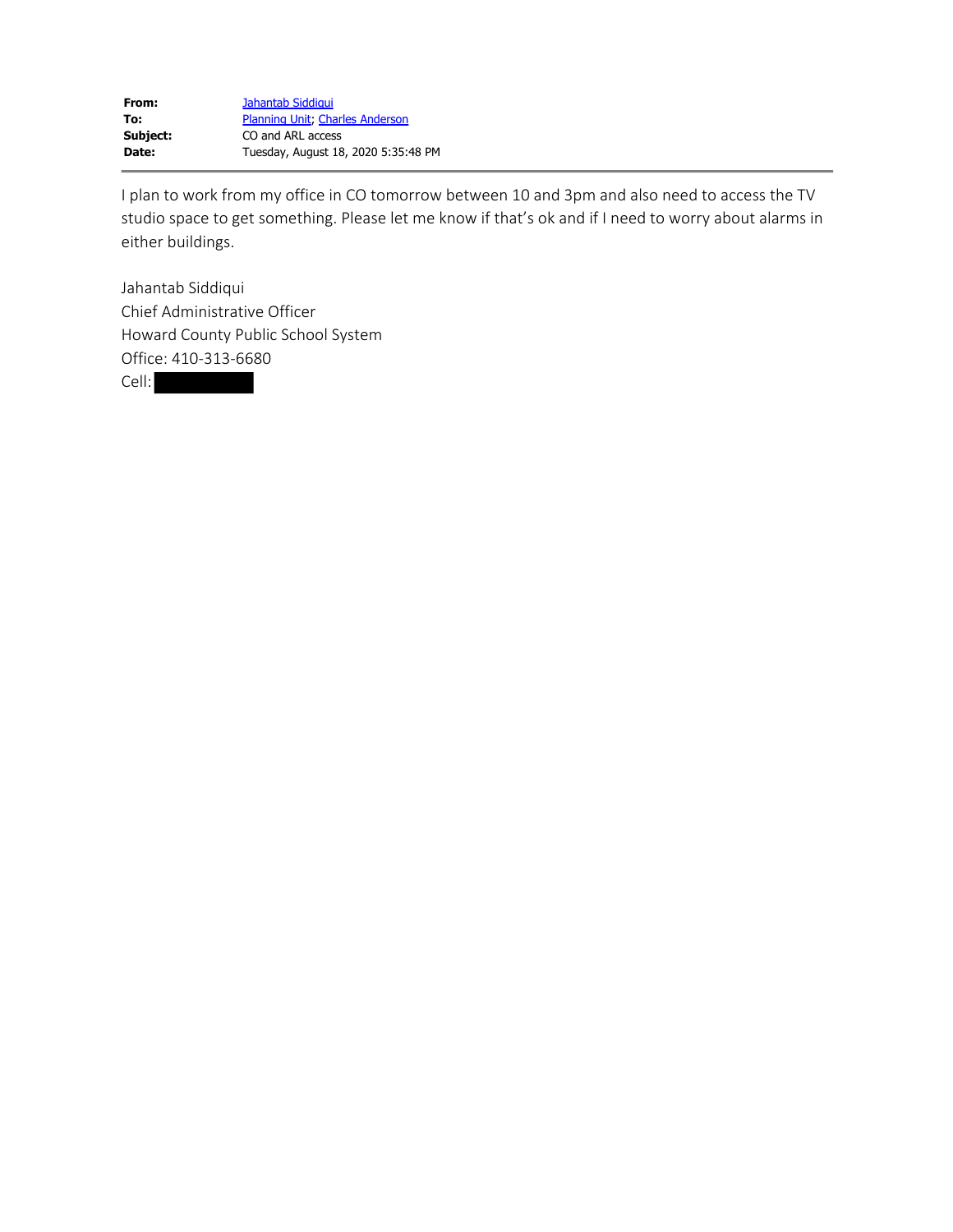Good Morning Chuck,

The Budget Team needs to access Central Office this afternoon to pick-up and distribute budget books. Please advise if this is approved.

Thanks, Darin

*Darin Conforti Executive Director of Budget Howard County Public School System 10910 Clarksville Pike Ellicott City, Maryland 21042*

*410-313-1530 (office) (mobile)*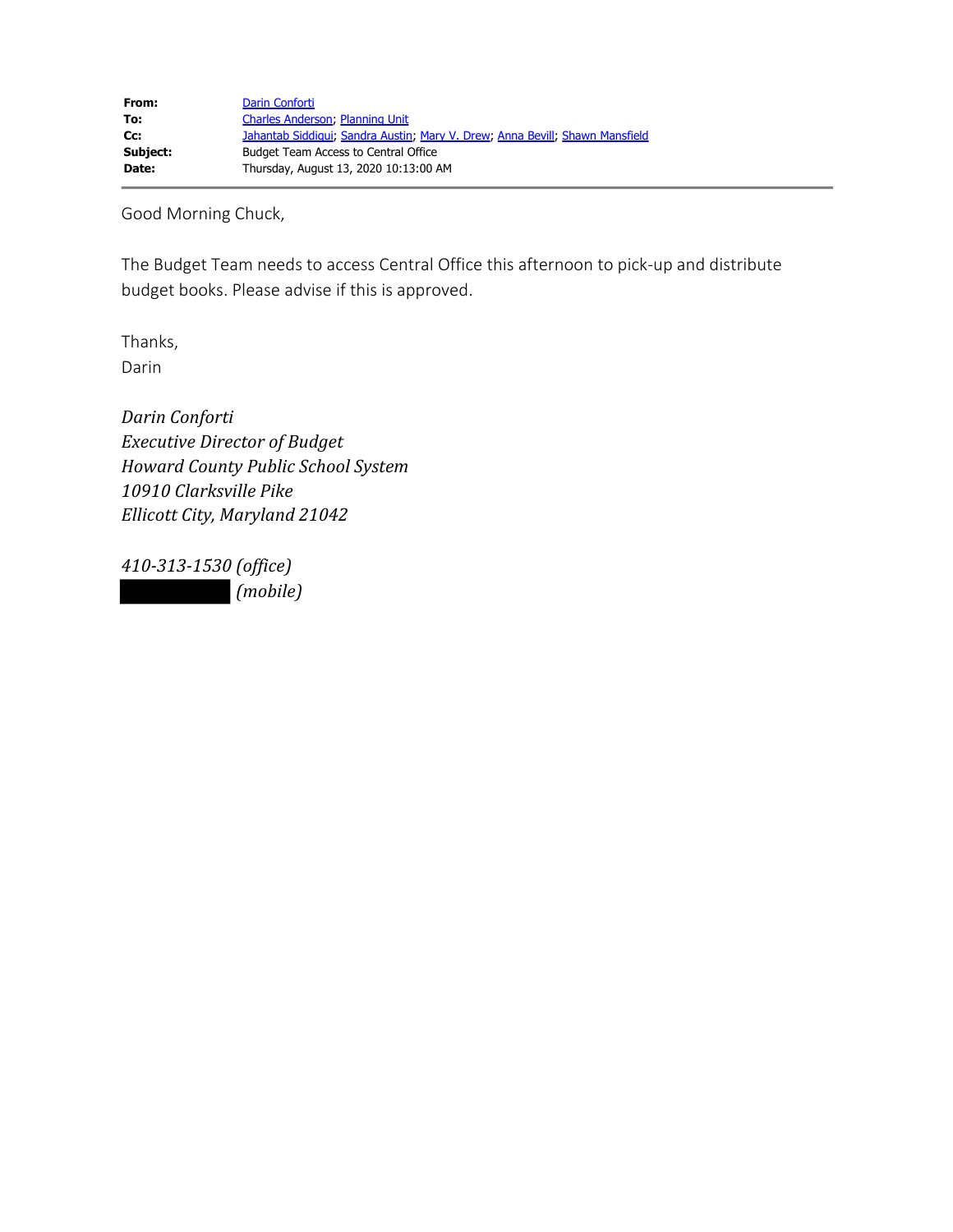| <b>Theo Cramer</b>                  |
|-------------------------------------|
| <b>Planning Unit</b>                |
| <b>Anissa Dennis</b>                |
| Request to Enter Central Office     |
| Monday, August 10, 2020 10:19:43 AM |
|                                     |

I need to enter central office to pick up a few items from my office today.

Thanks,

Theo

Theo L. Cramer, Ed.D. Community Superintendent (Area II) Howard County Public School System 10910 Clarksville Pike Ellicott City, MD 21042 Phone: 410.313.6609

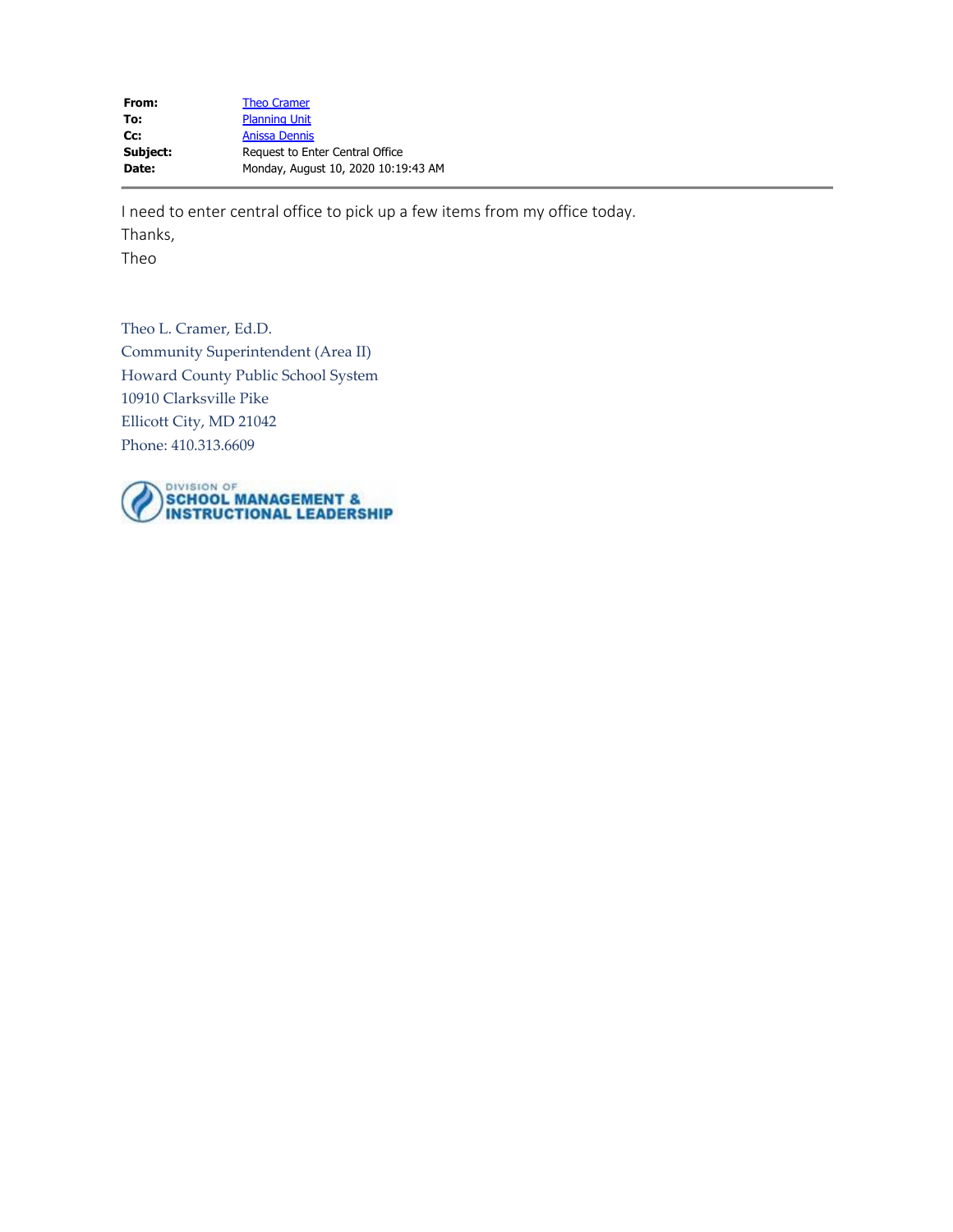Will do. Thank you!

Darin D. Conforti Executive Director of Budget Howard County Public School System 10910 Clarksville Pike Ellicott City, Maryland 21042

**From:** Charles Anderson <Charles\_Anderson@hcpss.org> **Sent:** Thursday, August 6, 2020 7:31:25 AM **To:** Darin Conforti <Darin\_Conforti@hcpss.org> **Cc:** Planning Unit <Planning\_Unit@hcpss.org>; Deborah C. Cole <Deborah\_Cole@hcpss.org> **Subject:** Fwd: Office Visit

Approved. Please wear a mask for your safety.

Sent from my iPhone

Begin forwarded message:

**From:** Darin Conforti <Darin Conforti@hcpss.org> **Date:** August 6, 2020 at 7:12:19 AM EDT To: Charles Anderson <Charles\_Anderson@hcpss.org> **Subject: Office Visit**

Hi Chuck,

I need to make a short visit to my office to pick up a few things. Can I come by this morning about 9:00?

Thanks, Darin

*Darin Conforti Executive Director of Budget Howard County Public School System 10910 Clarksville Pike Ellicott City, Maryland 21042*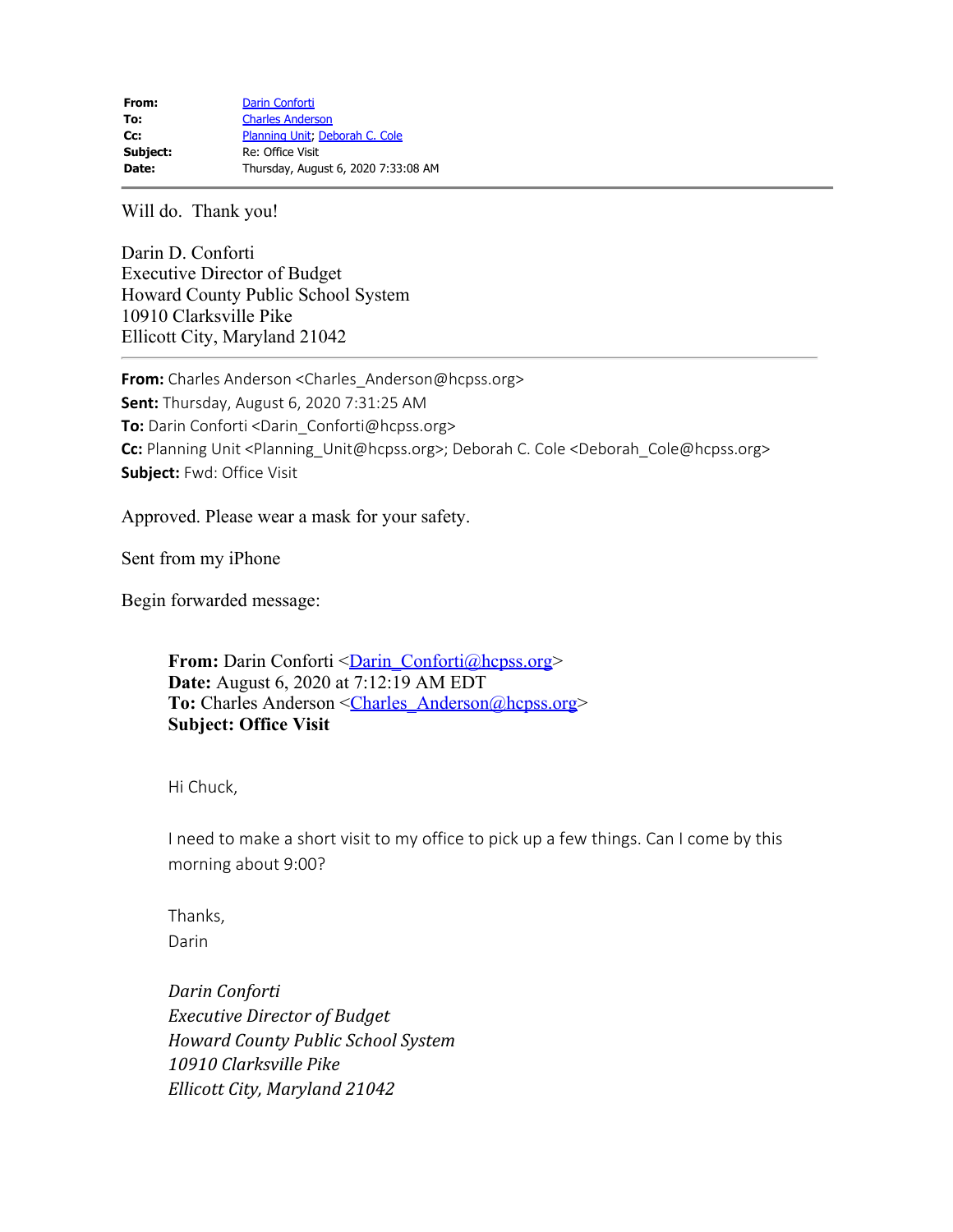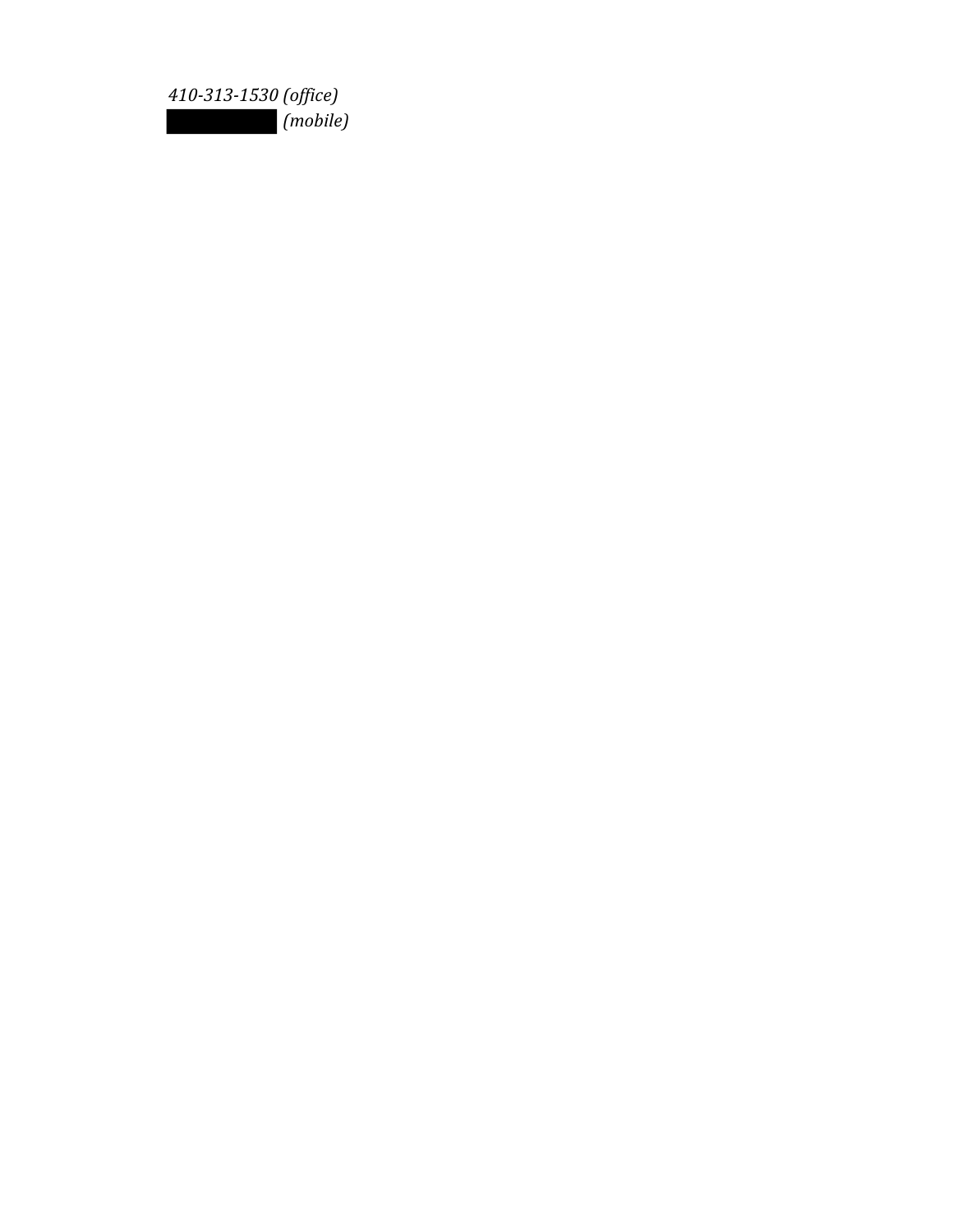I plan to stop in to CO to get some things from my office. Do I need to use front door or can I use back entrance with my swipe?

Sent from my iPhone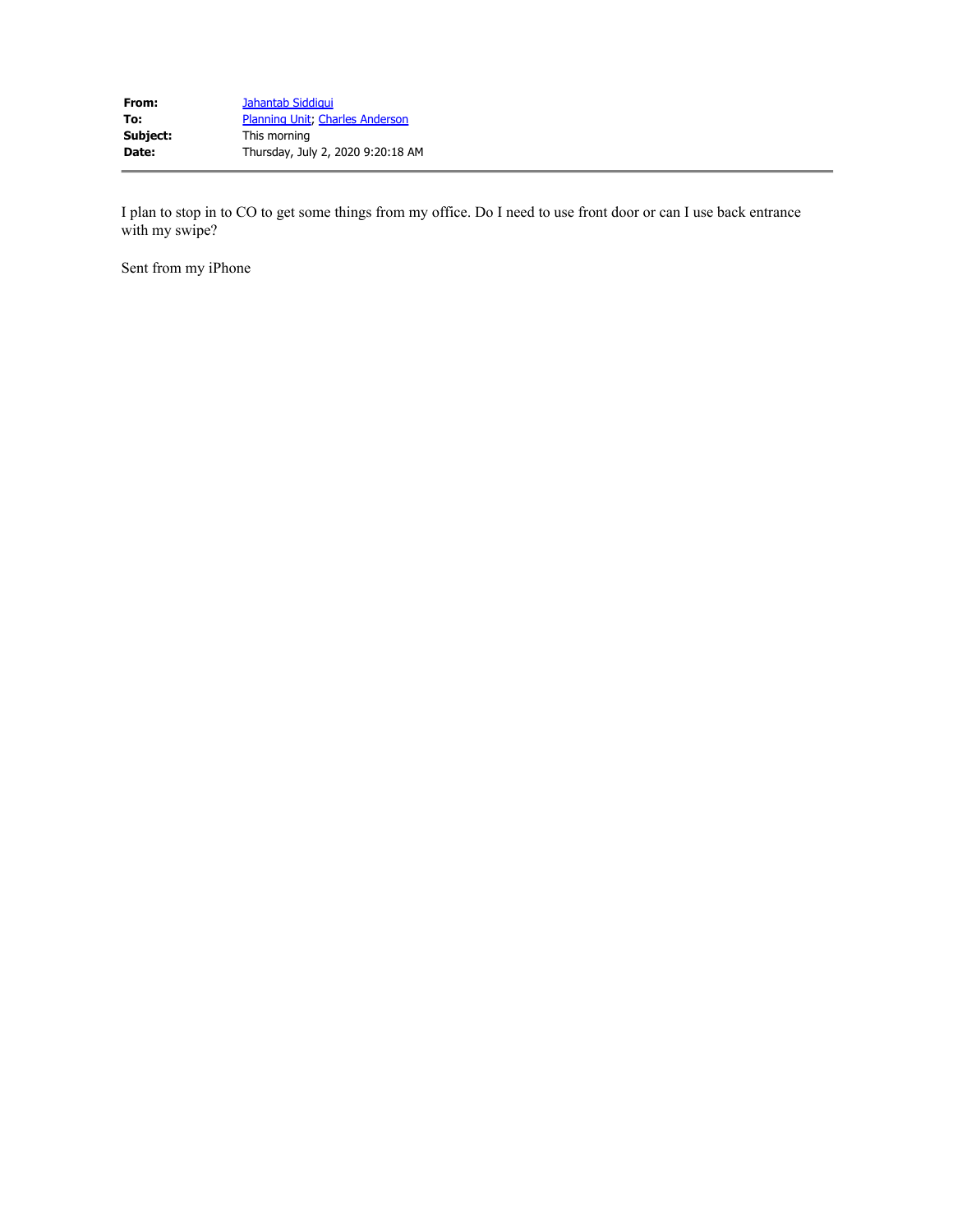| From:    | <b>Scott Ruehl</b>                |
|----------|-----------------------------------|
| To:      | <b>Planning Unit</b>              |
| Subject: | Entering CO                       |
| Date:    | Sunday, June 14, 2020 11:25:24 PM |

I need to access my office in the central office building. I would like to come on the morning of Wednesday, June 17 between 9 - 10am. Please let me know which door I should enter and exit. Thanks.

Scott Ruehl Director of Leadership Development Howard County Public School System 410-313-5642

Follow the Office of Leadership Development on Twitter @HCPSS LeaderDev

This e-mail, including any attachments, is CONFIDENTIAL and may be legally privileged. If you are not an intended recipient or an authorized representative of an intended recipient, you are prohibited from using, copying or distributing the information in this e-mail or its attachments. If you have received this e-mail in error, please notify the sender immediately by return e-mail and delete all copies of this message and any attachments. Thank you.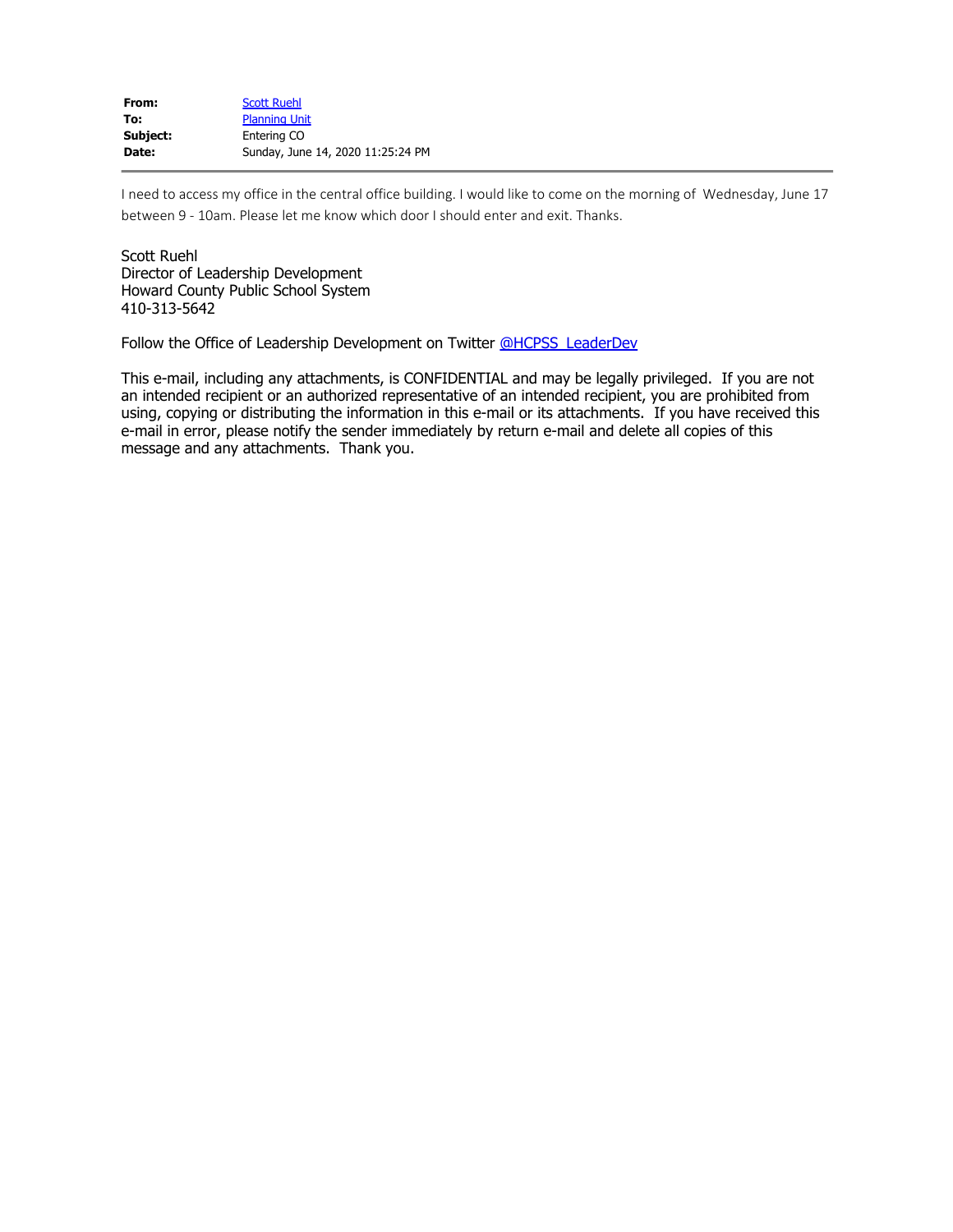I plan to be at CO at 10:30.

Best, Ebony

Ebony Langford-Brown Executive Director Curriculum, Instruction and Assessment Howard County Public School System 410-313-6665

Sent from my iPhone

> On Jun 6, 2020, at 3:56 PM, Valerie C. Gist <Valerie\_Gist@hcpss.org> wrote:

>

> Bill Barnes has approved Ebony Langford-Brown to enter the Central Office on Monday, June 8 to retrieve a budget binder from her office.

>

> Please confirm the hours of the Central Office on Monday are 7:00 am to 2:00 pm. Ebony will respond with the time she plans to arrive.

>

> Ebony is aware to enter through the front doors and to wear a mask.

- $>$
- > Thank you,
- >
- > Valerie Gist
- > Executive Assistant
- > HDivision of Academics
- >

> -----Original Message-----

> From: William J. Barnes <William\_Barnes@hcpss.org>

- > Sent: Saturday, June 06, 2020 9:43 AM
- > To: Ebony Langford-Brown <Ebony\_Langford-Brown@hcpss.org>
- > Cc: Valerie C. Gist <Valerie\_Gist@hcpss.org>
- > Subject: Re: Access to CO
- >
- > Approved
- >
- > Sent from my iPhone
- >

>> On Jun 6, 2020, at 9:33 AM, Ebony Langford-Brown <Ebony\_Langford-Brown@hcpss.org> wrote:

- >>
- $\gg$  Bill, >>

>> I would like to go to my office to get my budget book.

- >>
- >> Best,
- >> Ebony
- >>

<sup>&</sup>gt;> Ebony Langford-Brown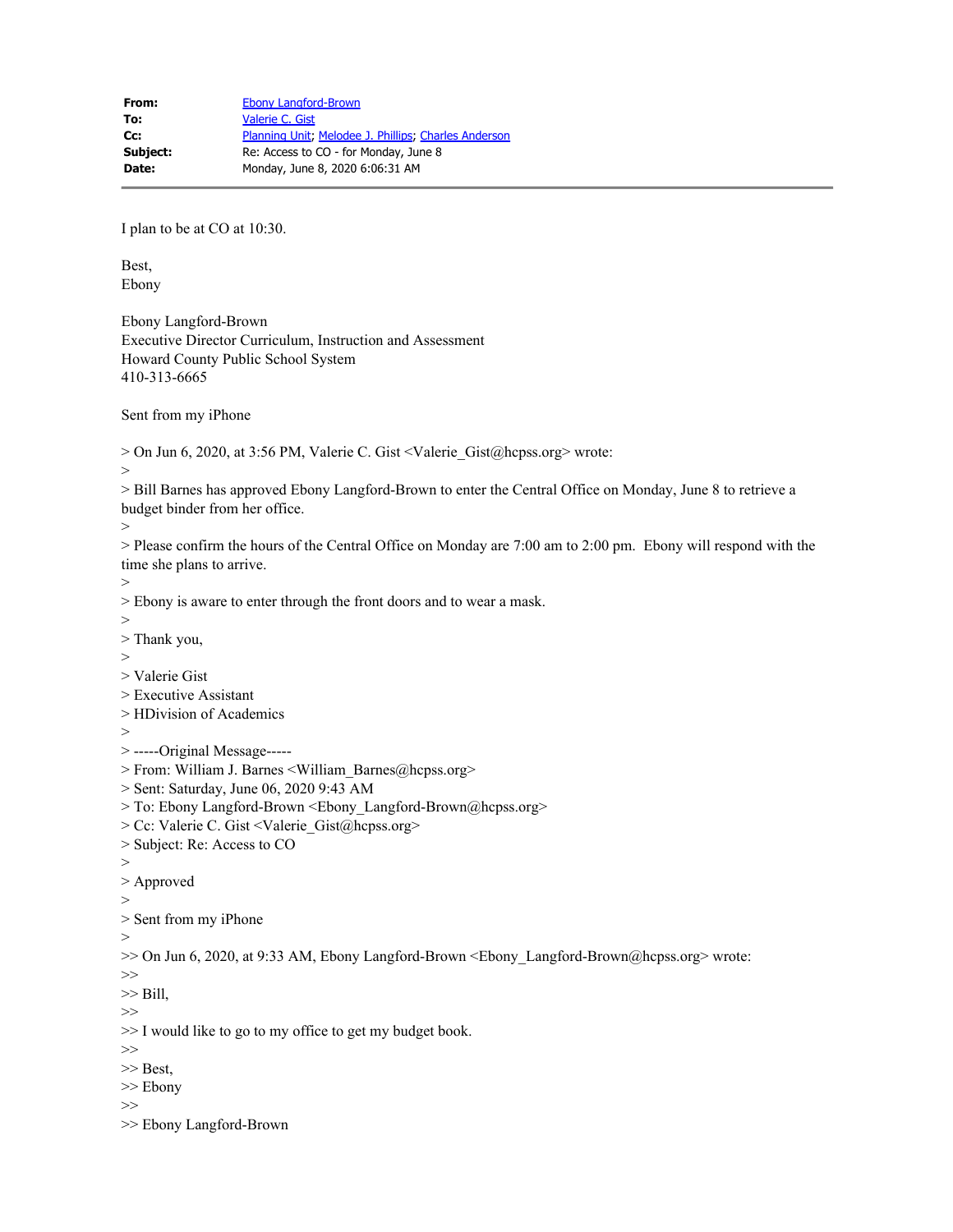>> Executive Director Curriculum, Instruction and Assessment Howard

>> County Public School System

 $\gg$  410-313-6665

>>

>> Sent from my iPhone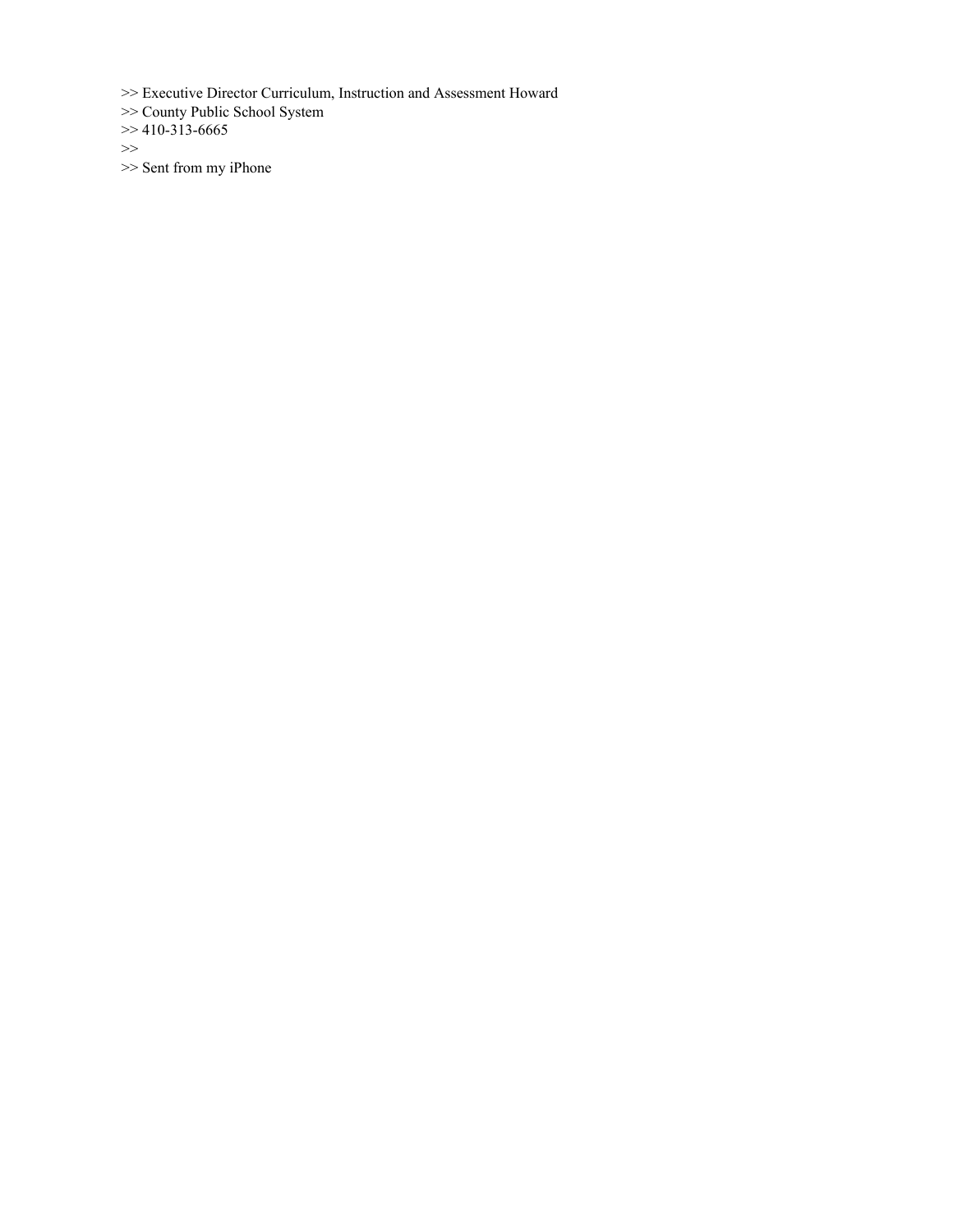Please provide building access. Below are the details:

**Staff:** Justin Benedict **Building:** Central Office **Purpose:** Get items **Date:** Tues June 9th **Time:** 11.30-12.00 pm

I understand that I need to wear masks and gloves.

Justin Benedict Executive Director Information Technology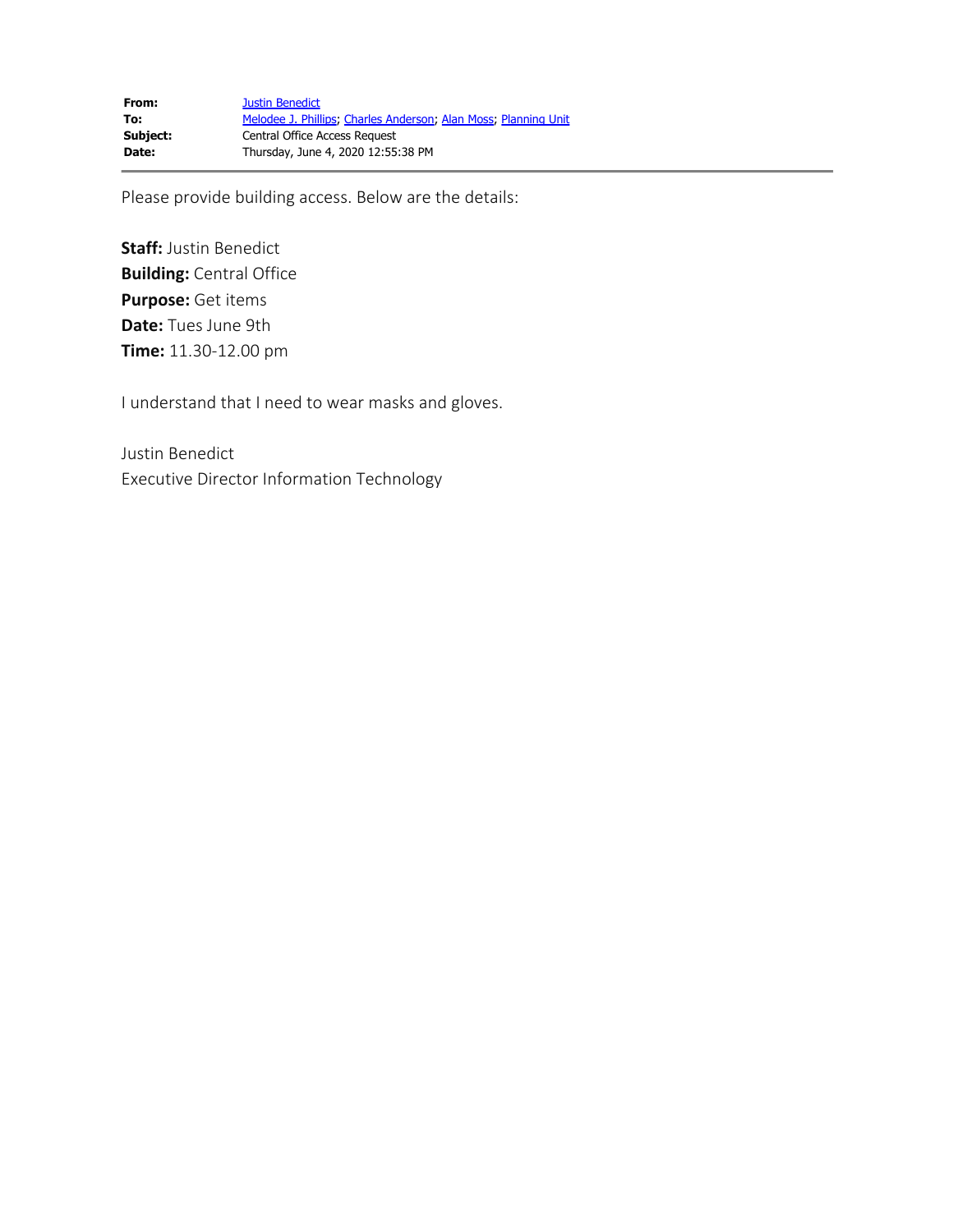| Jahantab Siddigui                        |
|------------------------------------------|
| <b>Planning Unit</b>                     |
| Heading in to CO to grab a couple things |
| Thursday, April 16, 2020 12:05:48 PM     |
|                                          |

Spoke with Chuck already but wanted to make sure I sent something to this email!

Sent from my iPhone